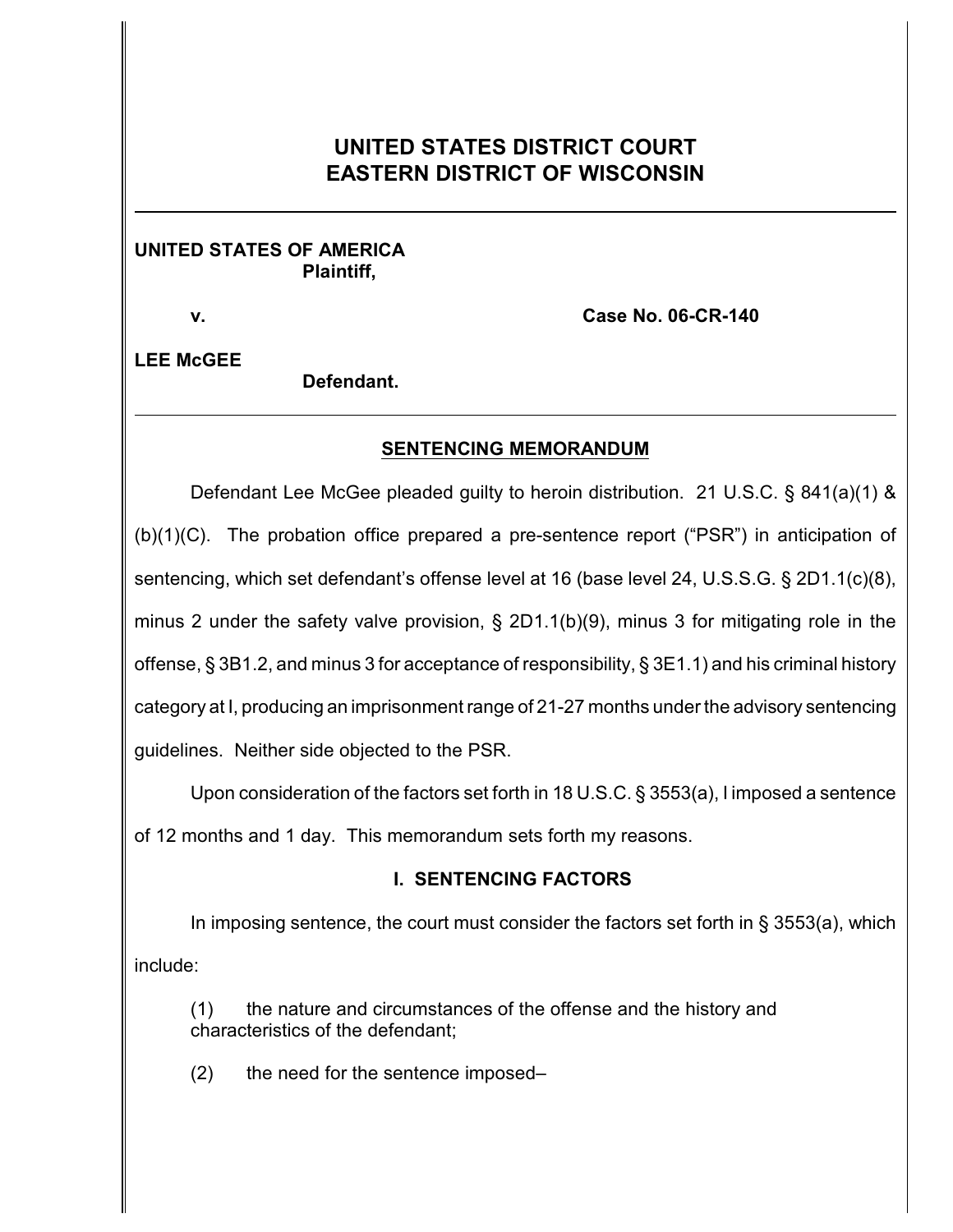(A) to reflect the seriousness of the offense, to promote respect for the law, and to provide just punishment for the offense;

(B) to afford adequate deterrence to criminal conduct;

(C) to protect the public from further crimes of the defendant; and

(D) to provide the defendant with needed educational or vocational training, medical care, or other correctional treatment in the most effective manner;

(3) the kinds of sentences available;

(4) the advisory guideline range;

(5) any pertinent policy statements issued by the Sentencing Commission;

(6) the need to avoid unwarranted sentence disparities; and

(7) the need to provide restitution to any victims of the offense.

18 U.S.C. § 3553(a). The statute directs the court, after considering these factors, to impose a sentence that is sufficient but not greater than necessary to satisfy the purposes of sentencing – just punishment, deterrence, protection of the public and rehabilitation of the defendant.

# **II. DISCUSSION**

# **A. Nature of Offense**

Defendant, a heroin addict, became involved in a heroin distribution conspiracy headed by Greg Jackson. Both sides agreed that defendant's involvement stemmed from his own addiction, and that his role in the offense was limited. Essentially, he brokered deals and assisted Jackson in various ways as a means of obtaining heroin for himself. The specific count of conviction arose out of defendant's sale of three grams of heroin, which he apparently got from Jackson, to an informant. Defendant also obtained heroin from a man named Darryl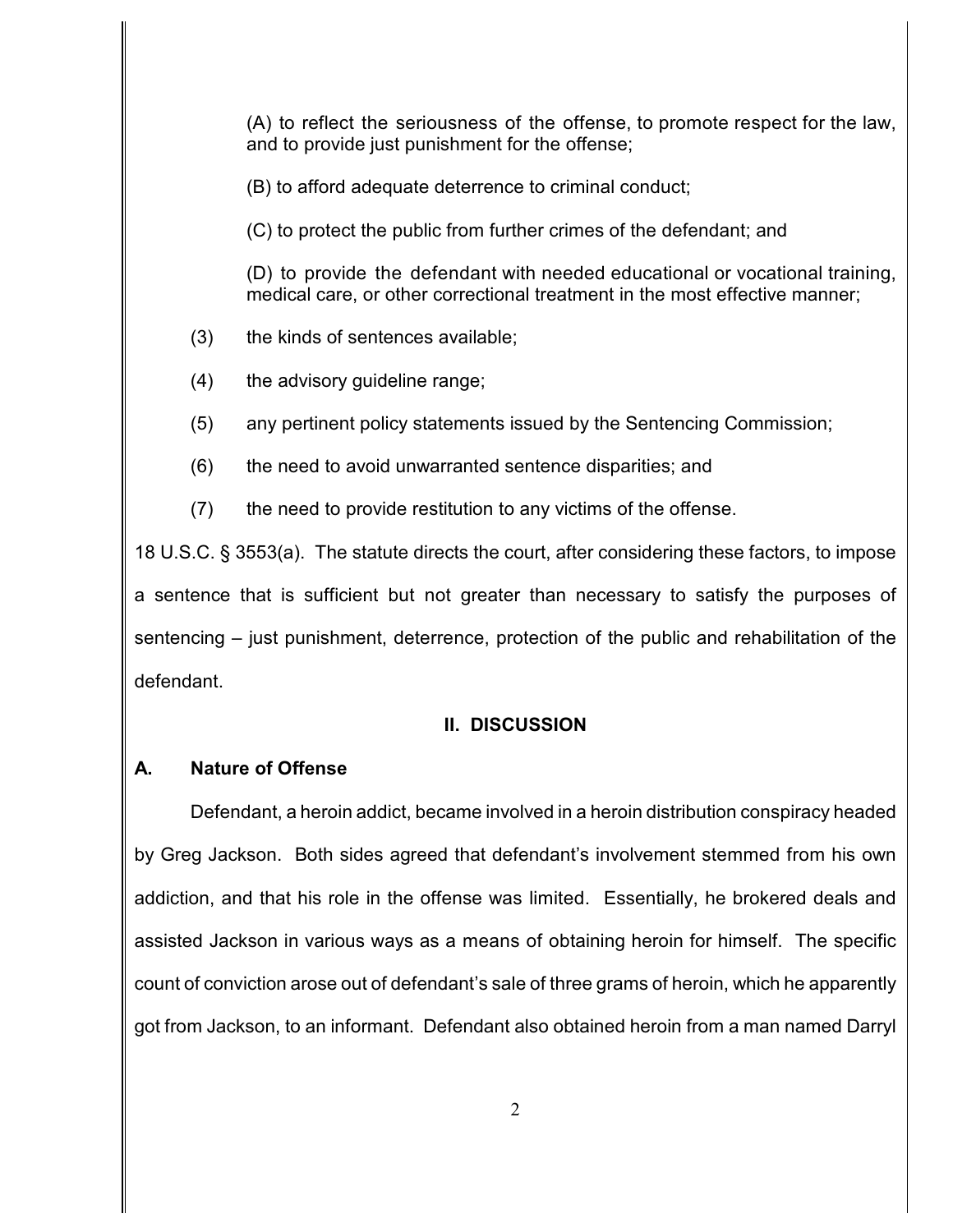Hicks, whom he agreed to introduce to Jackson to further Jackson's dealings. The parties estimated a relevant conduct drug weight of 80-100 grams under U.S.S.G. §§ 1B1.3 & 2D1.1(c), a not insubstantial amount, however, there was no evidence that defendant was himself a large scale dealer or that he ever possessed a weapon or engaged in any violence or threats in connection with the offense.

#### **B. Defendant's Character and Background**

Defendant was forty-five years old and had struggled with drug addiction for nearly seven years. He attempted treatment on his own three times before his arrest in the instant case, without any long-term success. His two previous contacts with the criminal justice system arose out of his drug problem. Defendant was convicted of disorderly conduct in 1999 arising out of a fight with his ex-wife at the tail end of their ten-year marriage, which fell apart because of his drug use.<sup>1</sup> He was also convicted of heroin possession in state court arising out of an incident from May 2006, shortly before his arrest in this case.

Since his arrest in June 2006, defendant turned things around. He completed a ninety day in-patient treatment program at Genesis and had been clean ever since. According to his counselors, his prognosis was good. Defendant was at the time of sentencing living with and caring for his elderly and infirm mother. His family members all had good things to say about him and pledged support when he completed his sentence. He fully complied with all conditions of pre-trial release and provided all information he had about the case to the government.

Defendant's history revealed that he was a productive member of society when sober.

 $T$ he court imposed a small fine on this offense.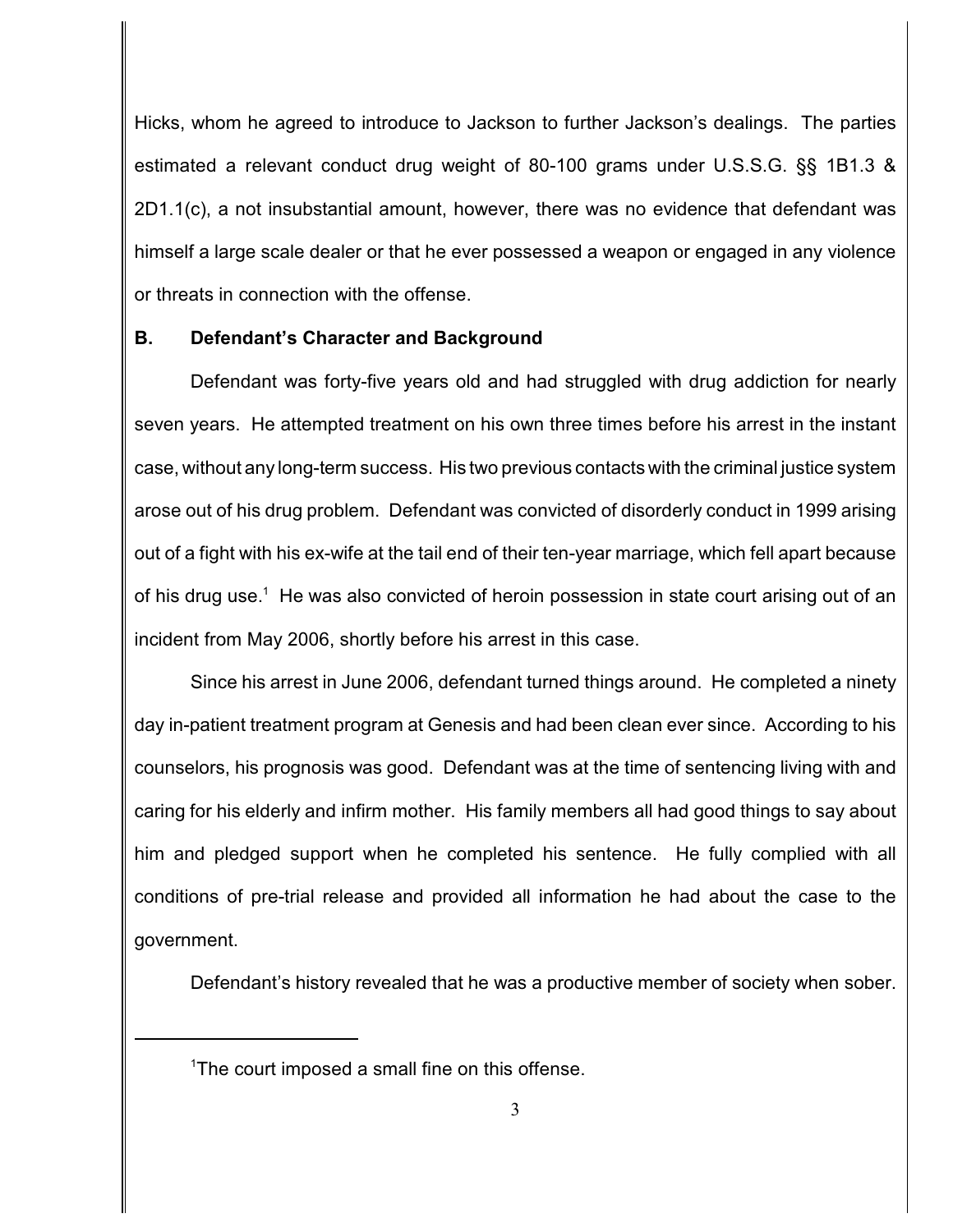He graduated high school, completed some college and compiled a solid employment record, working as a car salesman for many years. He was the father of two children, who lived with defendant's ex-wife.

#### **C. Purposes of Sentencing**

Given his history and background, I saw no indication that defendant was dangerous or a risk of recidivism, if he stayed sober. His recent progress in treatment and maintenance of sobriety suggested that he would not return to crime. However, there was a need for some confinement to promote respect for the law and deter others. Heroin is a potentially deadly drug, which causes great harm to the community. Defendant's rehabilitative needs obviously included drug treatment.

#### **D. Guidelines**

The guidelines called for a term of 21-27 months, but I found this range somewhat greater than necessary to satisfy the purposes of sentencing. First, defendant posed no threat to the public, assuming he maintained sobriety. See 18 U.S.C. § 3553(a)(2)(C). His solid employment record and lack of any criminal contacts prior to the commencement of his drug problem in 1999 demonstrated as much. Defendant's performance in treatment and maintenance of sobriety while on pre-trial release further convinced me that a guideline prison term was not necessary to protect the public. Nevertheless, I required that defendant continue treatment as part of his supervised release conditions to assure that he did not relapse.

Second, defendant had never before been to prison. "Generally, a lesser period of imprisonment is required to deter a defendant not previously subject to lengthy incarceration than is necessary to deter a defendant who has already served serious time yet continues to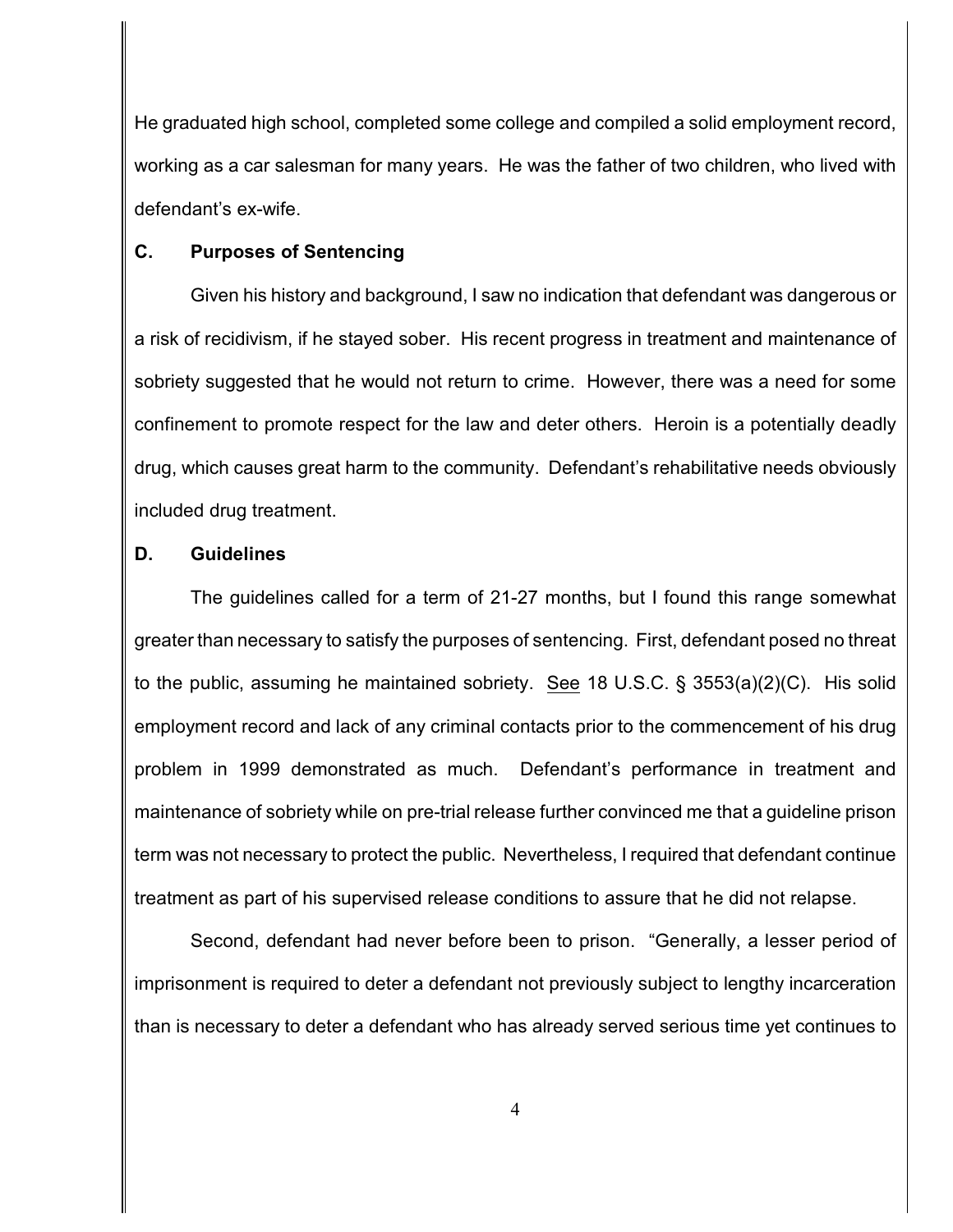re-offend." United States v. Qualls, 373 F. Supp. 2d 873, 877 (E.D. Wis. 2005). I concluded in the present case that a term below the range would be sufficient to deter defendant from future violations of the law. See 18 U.S.C. § 3553(a)(2)(B).

Third, I considered defendant's importance to his elderly mother, who suffered from heart problems. See 18 U.S.C. § 3553(a)(1). Defendant lived with his mother, and she was dependent upon him. She advised the PSR writer that she may have to sell the house she had lived in for thirty-three years and move into a nursing home if defendant were imprisoned. Defendant had two other siblings living in the area, whom I believed could assist their mother in the short term, but defendant's presence was obviously very important. Because the purposes of sentencing did not otherwise require a lengthy prison term,<sup>2</sup> I considered defendant's mother's needs, as well.

Finally, I considered the below-guideline sentence I had previously imposed on a codefendant, Mark Garbo. I found these two defendants similarly situated in all material respects: both pled guilty to heroin distribution under § 841(b)(1)(C), they had identical guideline ranges, and both became involved in the broader conspiracy in order to feed their own heroin addictions. Both then took full advantage of the treatment opportunities afforded them as part of their pre-trial release. See 18 U.S.C.  $\S 3553(a)(6)^3$ 

 ${}^{2}$ Although heroin distribution is undoubtedly a very serious crime, defendant's role in the instant offense was, as discussed above, mitigated. Therefore, a prison term below the range did not unduly depreciate the seriousness of the offense. See 18 U.S.C. § 3553(a)(2)(A).

 $3$ The Seventh Circuit has disfavored consideration of the sentences of co-defendants under § 3553(a)(6), noting that doing so could actually increase disparity nation-wide. See United States v. Pisman, 443 F.3d 912, 915 (7th Cir. 2006); see also United States v. Boscarino, 437 F.3d 634, 637-38 (7th Cir. 2006) (noting that consideration of co-defendant disparity had been forbidden under the mandatory guideline regime, but that "Booker turns rules into standards, and [this] rule . . . is one of those that have been transfigured"). The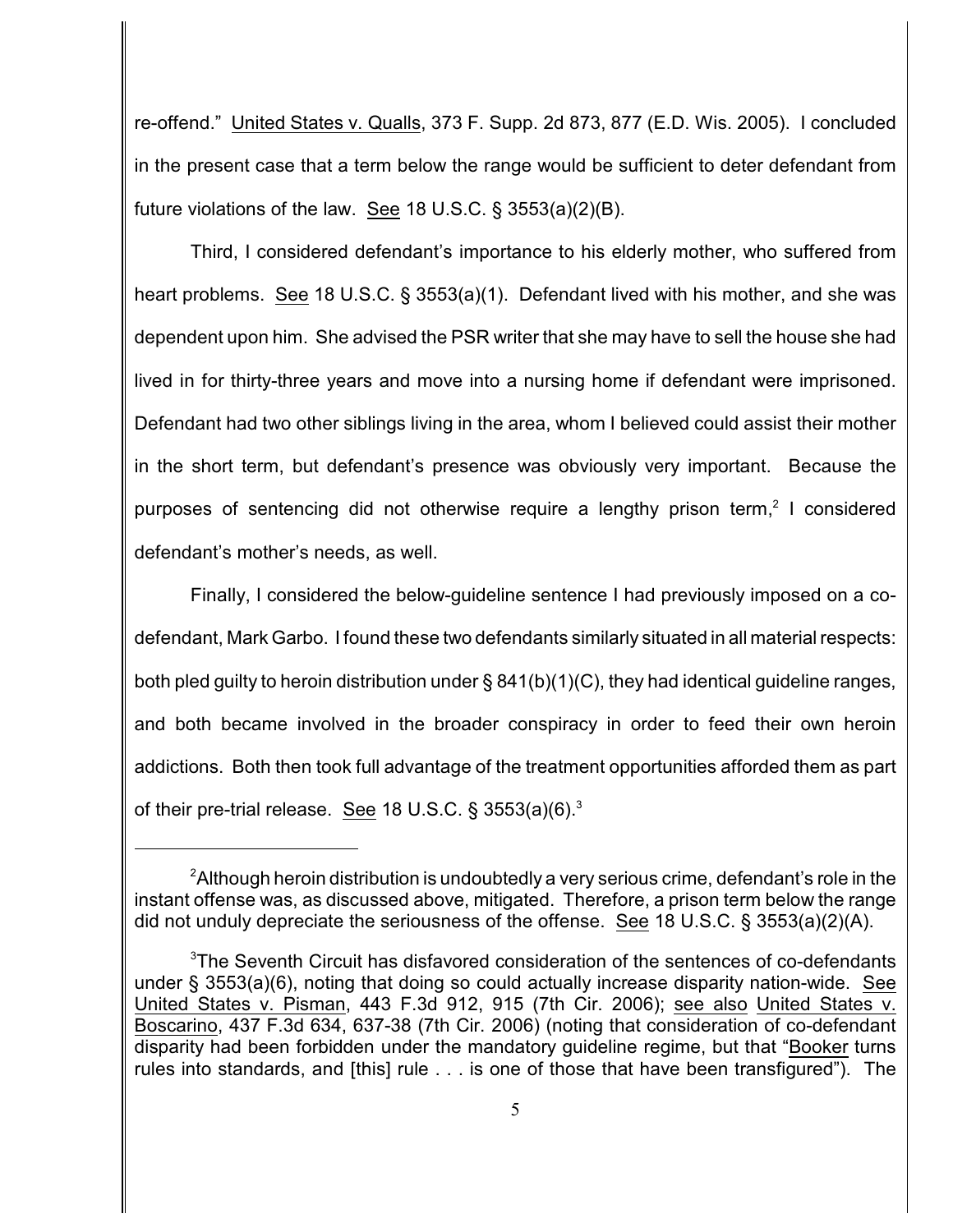#### **III. CONCLUSION**

Under all of the circumstances, I found a sentence of 12 months and 1 day sufficient but not greater than necessary. This sentence provided sufficient punishment and deterrence, while recognizing defendant's low risk of recidivism and the steps he had taken to turn his life around. This was also the sentence I had imposed on co-defendant Garbo.

Because the sentence was supported by the particular facts of the case and grounded in the § 3553(a) factors, it did not create unwarranted disparity. There is a tendency to equate compliance with the § 3553(a)(6) admonition to avoid unwarranted disparity with fealty to the guidelines. See generally United States v. Wurzinger, 467 F.3d 649, 653-54 (7th Cir. 2006) (quoting Boscarino, 437 F.3d at 638) (stating that "in most cases 'disparities are at their ebb when the Guidelines are followed'"). However, courts must be careful, post-Booker, not to reimpose mandatory or near mandatory guidelines under the guise of avoiding disparity. More importantly, § 3553(a)(6) refers only to unwarranted disparity. In my view, a disparity between the sentences of two similarly situated defendants will, under the Booker advisory guideline regime, be unwarranted only if the judge fails to provide sufficient reasons for the difference, grounded in the § 3553(a) factors. See Webster's New College Dictionary 1211 (1995) (defining "unwarranted" as "having no justification; groundless"). Variance from the guidelines alone cannot be equated with unwarranted disparity. In any event, the instant sentence varied modestly from the advisory range.

court's concern may be well-grounded when, as in Boscarino, there are material differences between the two defendants, i.e. if one has cooperated while the other has not, or one went to trial while the other pleaded guilty. Sentence disparity grounded in such differences would not be unwarranted. In the present case, there were no material differences between defendant and Garbo. In any event, the sentence I imposed on defendant was justified based on his specific, individual circumstances, without consideration of Garbo's sentence.